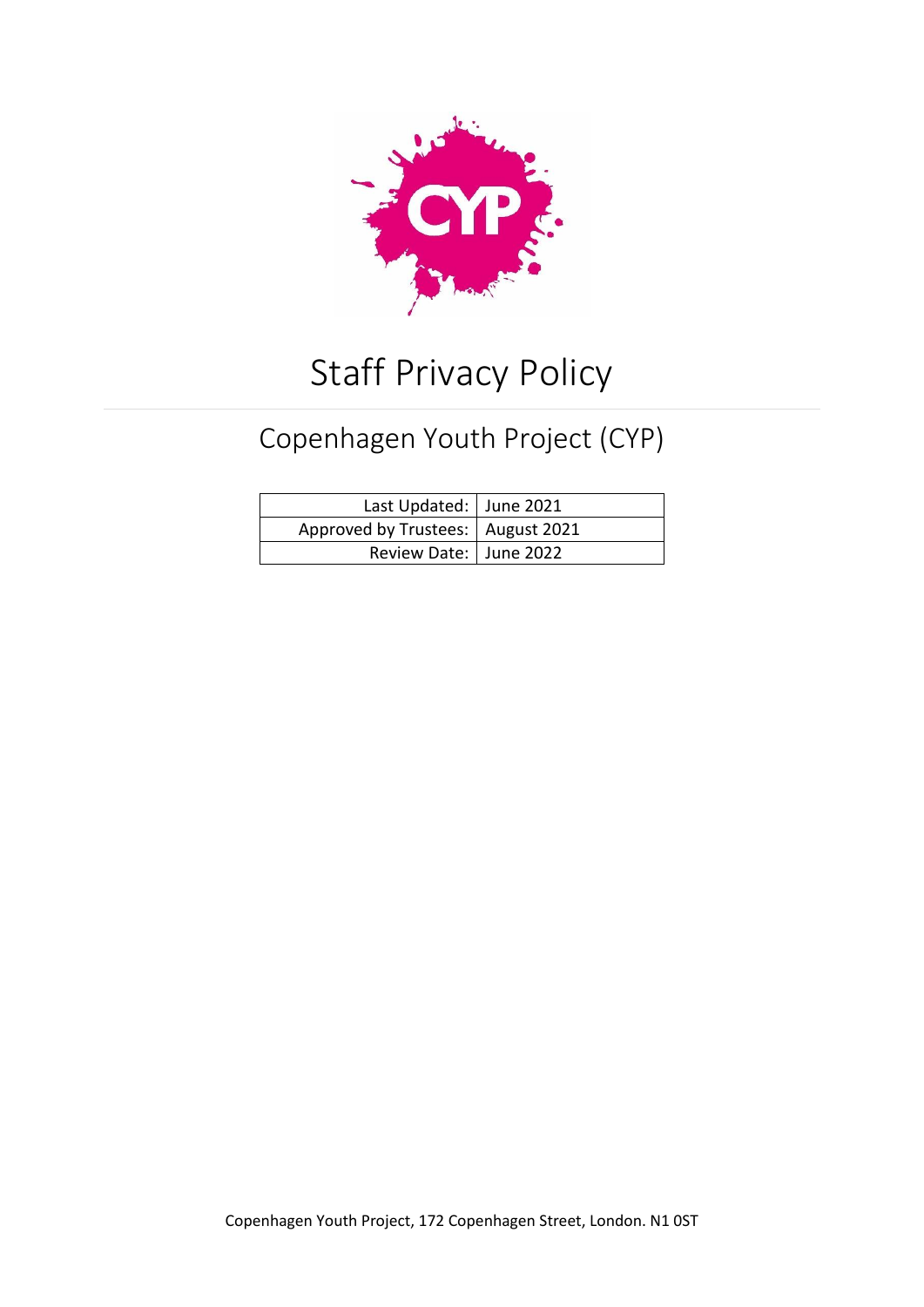# Employee Privacy Policy

Copenhagen Youth Project (CYP) collects and processes personal data relating to its employees to manage the employment relationship. CYP is committed to being transparent about how it collects and uses that data and to meeting its data protection obligations.

## What information does CYP collect?

CYP collects and processes a range of information about you. This includes:

- your name, address and contact details, including email address and telephone number, date of birth and gender;
- the terms and conditions of your employment;
- details of your qualifications, skills, experience and employment history, including start and end dates, with previous employers and with the organisation;
- information about your remuneration, including entitlement to benefits such as pensions.
- details of your bank account and national insurance number;
- information about your marital status, next of kin, dependants and emergency contacts;
- information about your nationality and entitlement to work in the UK;
- information about your criminal record;
- details of your schedule (days of work and working hours) and attendance at work;
- details of periods of leave taken by you, including holiday, sickness absence, family leave and sabbaticals, and the reasons for the leave;
- details of any disciplinary or grievance procedures in which you have been involved, including any warnings issued to you and related correspondence;
- assessments of your performance, including appraisals, performance reviews and ratings, training you have participated in, performance improvement plans and related correspondence;
- information about medical or health conditions, including whether or not you have a disability for which CYP needs to make reasonable adjustments;
- equal opportunities monitoring information, including information about your ethnic origin, sexual orientation, health and religion or belief.

CYP collects this information in a variety of ways. For example, data is collected through application forms, CVs or resumes; obtained from your passport or other identity documents such as your driving licence; from forms completed by you at the start of or during employment; from correspondence with you; or through interviews, meetings or other assessments.

In some cases, CYP collects personal data about you from third parties, such as references supplied by former employers and information from criminal records checks permitted by law.

Data is stored in a range of different places, including in your personnel file, in the organisation's HR management systems and in other IT systems (including CYP's email system).

#### Why does CYP process personal data?

CYP needs to process data to enter into an employment contract with you and to meet its obligations under your employment contract. For example, it needs to process your data to provide you with an employment contract, to pay you in accordance with your employment contract and to administer pension entitlements.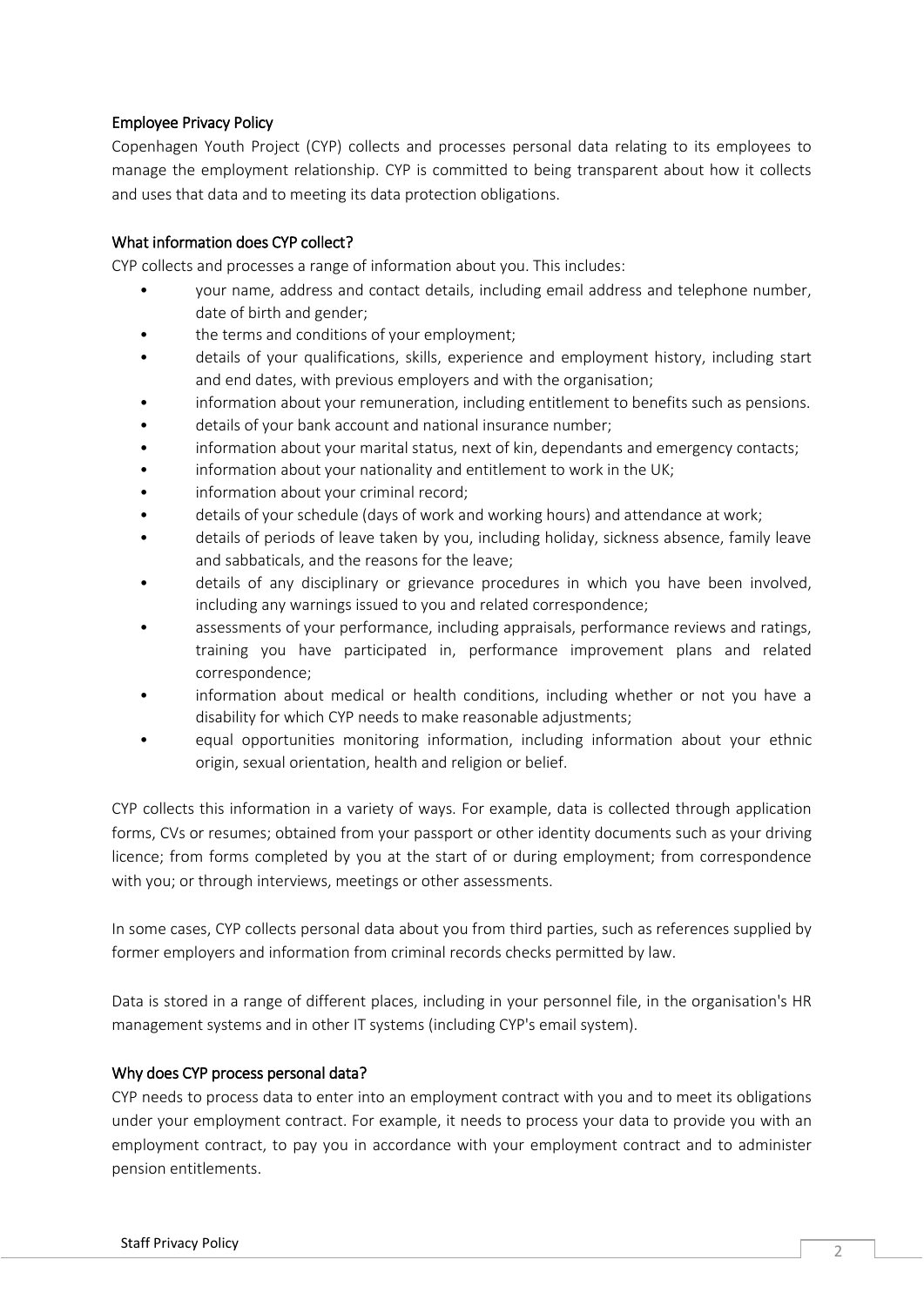In some cases, CYP needs to process data to ensure that it is complying with its legal obligations. For example, it is required to check an employee's entitlement to work in the UK, to deduct tax, to comply with health and safety laws and to enable employees to take periods of leave to which they are entitled. It is necessary to carry out criminal records checks to ensure that individuals are permitted to undertake the role in question.

In other cases, CYP has a legitimate interest in processing personal data before, during and after the end of the employment relationship. Processing employee data allows the organisation to:

- maintain accurate and up-to-date employment records and contact details (including details of who to contact in the event of an emergency), and records of employee contractual and statutory rights;
- operate and keep a record of disciplinary and grievance processes, to ensure acceptable conduct within the workplace;
- operate and keep a record of absence and absence management procedures, to allow effective workforce management and ensure that employees are receiving the pay or other benefits to which they are entitled;
- operate and keep a record of other types of leave (including maternity, paternity, adoption, parental and shared parental leave), to allow effective workforce management, to ensure that the organisation complies with duties in relation to leave entitlement, and to ensure that employees are receiving the pay or other benefits to which they are entitled;
- ensure effective general HR and business administration;
- provide references on request for current or former employees;
- respond to and defend against legal claims; and
- maintain and promote equality in the workplace.

Some special categories of personal data, such as information about health or medical conditions, is processed to carry out employment law obligations (such as those in relation to employees with disabilities and for health and safety purposes).

Where CYP processes other special categories of personal data, such as information about ethnic origin, sexual orientation, health or religion or belief, this is done for the purposes of equal opportunities monitoring. Data that the organisation uses for these purposes is anonymised or is collected with the express consent of employees, which can be withdrawn at any time. Employees are entirely free to decide whether or not to provide such data and there are no consequences of failing to do so.

#### Who has access to data?

Your information will be shared internally, including with your line manager, managers in the business area in which you work and IT staff if access to the data is necessary for performance of their roles.

CYP shares your data with third parties in order to obtain pre-employment references from other employers, obtain employment background checks from third-party providers and obtain necessary criminal records checks from the Disclosure and Barring Service.

CYP will not transfer your data to countries outside the UK.